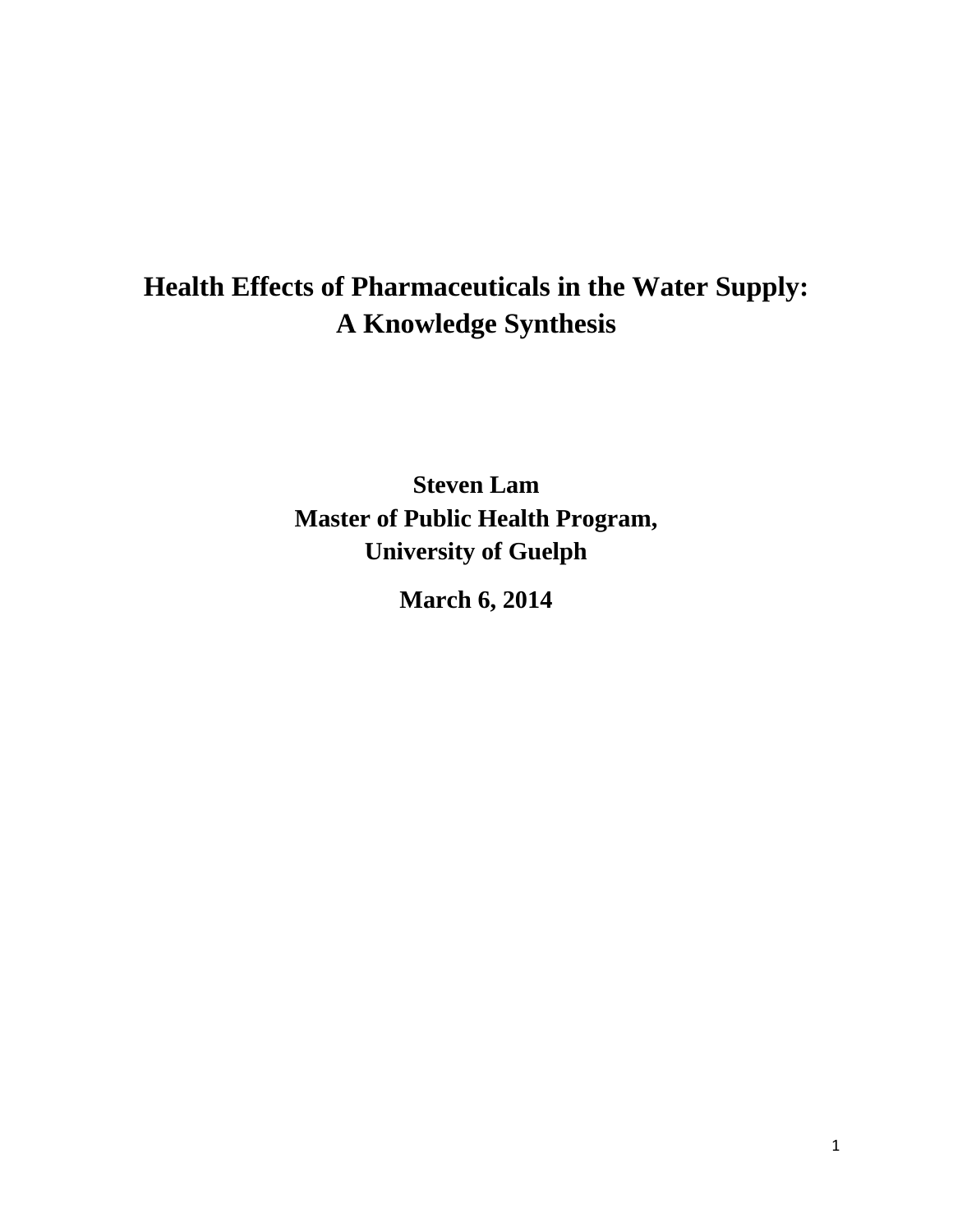#### **Summary**

- Pharmaceuticals are chemicals found in prescription medicine, over-the-counter drugs and veterinary drugs
- Trace amounts of pharmaceuticals are found in drinking water in the low ng/L range
- Conventional drinking water treatment processes are not able to remove pharmaceuticals to non-detectable levels
- The most frequently detected pharmaceuticals in drinking water include carbamazepine, ibuprofen and gemfibrozil
- The current level of exposure to pharmaceuticals in drinking water is unlikely to have an adverse health effect
- The impact of chronic low level exposures to individual and mixture of pharmaceutical substances on human health is poorly known

### **Introduction**

Pharmaceuticals are synthetic or natural chemicals that are designed to cure and prevent the spread of diseases in humans and animals.<sup>1</sup> The wide-spread use of pharmaceuticals, from agricultural practise, veterinary practise and human consumption has led to the release of pharmaceuticals in the environment. Many studies have confirmed the presence of pharmaceuticals in drinking water at trace levels in the range of nano- to micrograms per litre.<sup>1-4</sup> Reviews to date indicate that more than 30 different pharmaceuticals have been detected in finished drinking waters worldwide. $2$  The detection of these compounds in drinking water is largely due to their presence in source water and the inability of treatment processes to reduce pharmaceuticals below detection limits. Low dose exposure to pharmaceuticals in drinking water is not likely to produce an adverse health effect. However, microbial resistance, chemical persistence and synergistic effects of various pharmaceuticals are a concern.<sup>1</sup> As well, the health impact of chronic, low dose exposure is not yet known. This document provides an overview of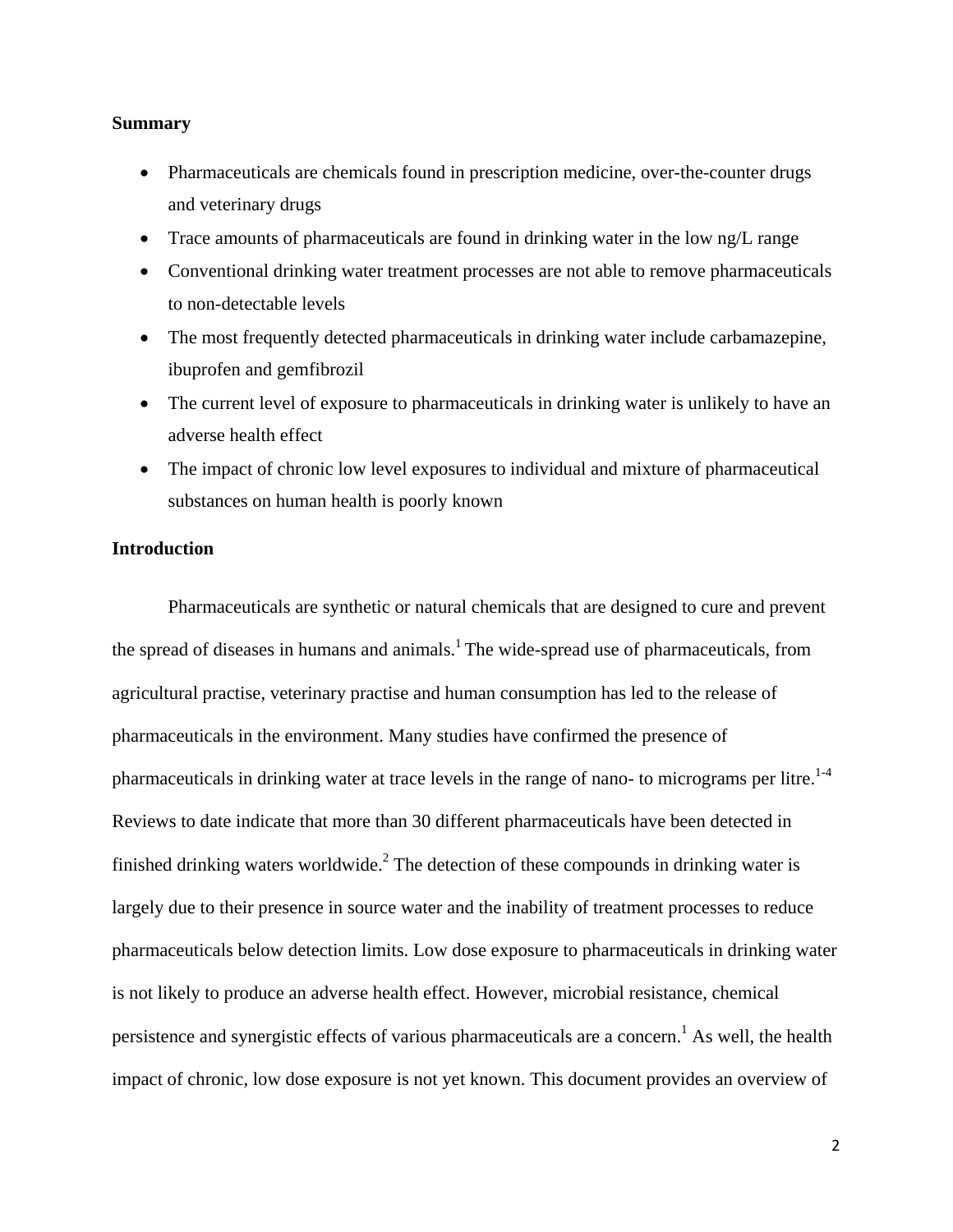the occurrence of pharmaceuticals in drinking water and the human health risks associated with pharmaceuticals in drinking-water.

#### **Methods**

A literature search was conducted in Primo (University of Guelph) and Google Scholar using the following search terms alone or in combination: pharmaceuticals, drinking water, health effects and drug residues. Citations published from January 2011 to November 2013 were included. Literature was restricted to only those written in English. All papers identified by the search were initially screened for relevance using the title and/or abstract. Five articles were found to be relevant and were chosen for review. Pertinent information such as author, publication date, and type of study was extracted from each article and are summarized in Table 1 in the Appendix.

# **Occurrence of Pharmaceuticals in Drinking Water and Associated Health Effects: Evidence Review**

 The Ontario Ministry of the Environment (MOE) conducted a survey in 2006 to determine the occurrence of pharmaceuticals and endocrine disruptors in drinking water in Ontario, and the results of the survey were analyzed by Kleywegt and colleagues (2011). 258 samples were collected over a 16 month period from selected source waters and 17 drinking water systems. Out of the 48 contaminant compounds analyzed, 27 were detected in source water, finished drinking water, or both. The researchers found that some compounds were detected frequently in source water but infrequently in drinking water. For example, naproxen and sulfamethazine were detected in 21% and 10% of source water samples respectively, but were undetected in drinking water. Lincomycin, sulfamethoxazole, acetaminophen, benzafibrate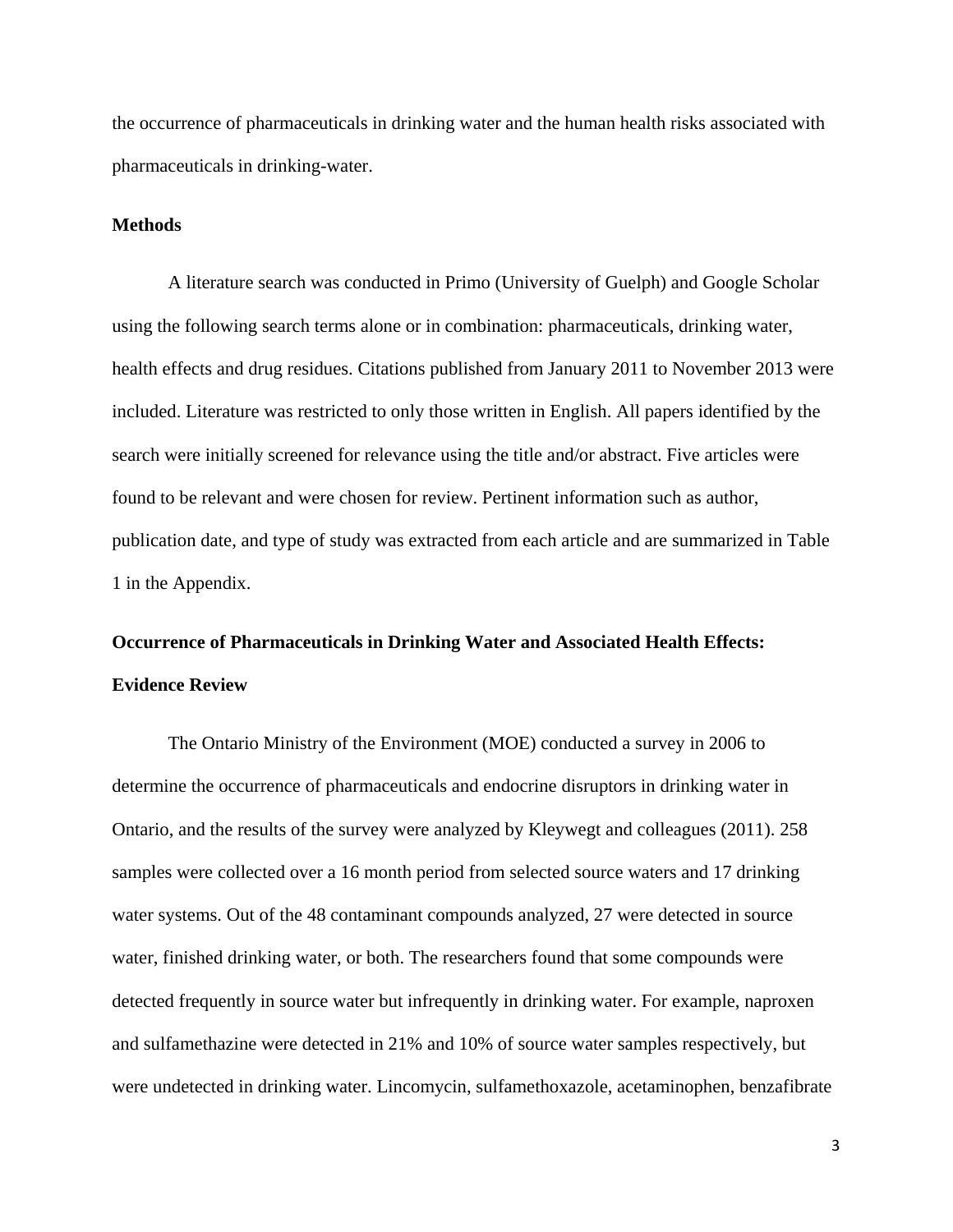and trimethoprim also showed lower frequency of detection (2% or less) in the finished drinking water samples following treatment. The most frequently detected four compounds in finished drinking water were: carbamazepine (anti-epileptic drug), ibuprofen (anti-inflammatory drug), gemfibrozil (lipid regulating drug) and bisphenol A. The maximum concentration of carbamazepine reported in this MOE survey was higher than those previously reported in Canada whereas levels of ibuprofen, gemfibrozil and bisphenol A measured were lower than previously reported. These detected concentration levels are about 1000 times less than the predicted no effect concentration reported in literature. A comparison of log normal distributions of the concentrations of the four common compounds in source water and in drinking water showed that measured concentrations in drinking water samples were observed to be 4 to 10 times less than those observed in source water. The researchers conclude that current drinking water treatment technologies used in Ontario can reduce these pharmaceutical compounds consistently. The authors also stress that the detection of compounds in drinking water does not mean there is a risk to human health as the concentrations of compounds are well below the predicted no effect concentration.

A review by Tijani and colleagues (2013) examined various document sources for the effects of emerging micropollutants and techniques for their effective removal. The reviewers indicate that many pharmaceuticals are designed to function at low physiological doses (mgs per kg), but some are able to perform best at nanograms-per-kilogram concentrations. After performing their specific function in the body, pharmaceuticals may cross react with nontargeted receptors resulting in potential harmful effects on non-targeted receptors in the long term. The reviewers also report that certain pharmaceuticals, especially estrogenic pharmaceuticals, have high bioaccumulation potential which can have adverse effects on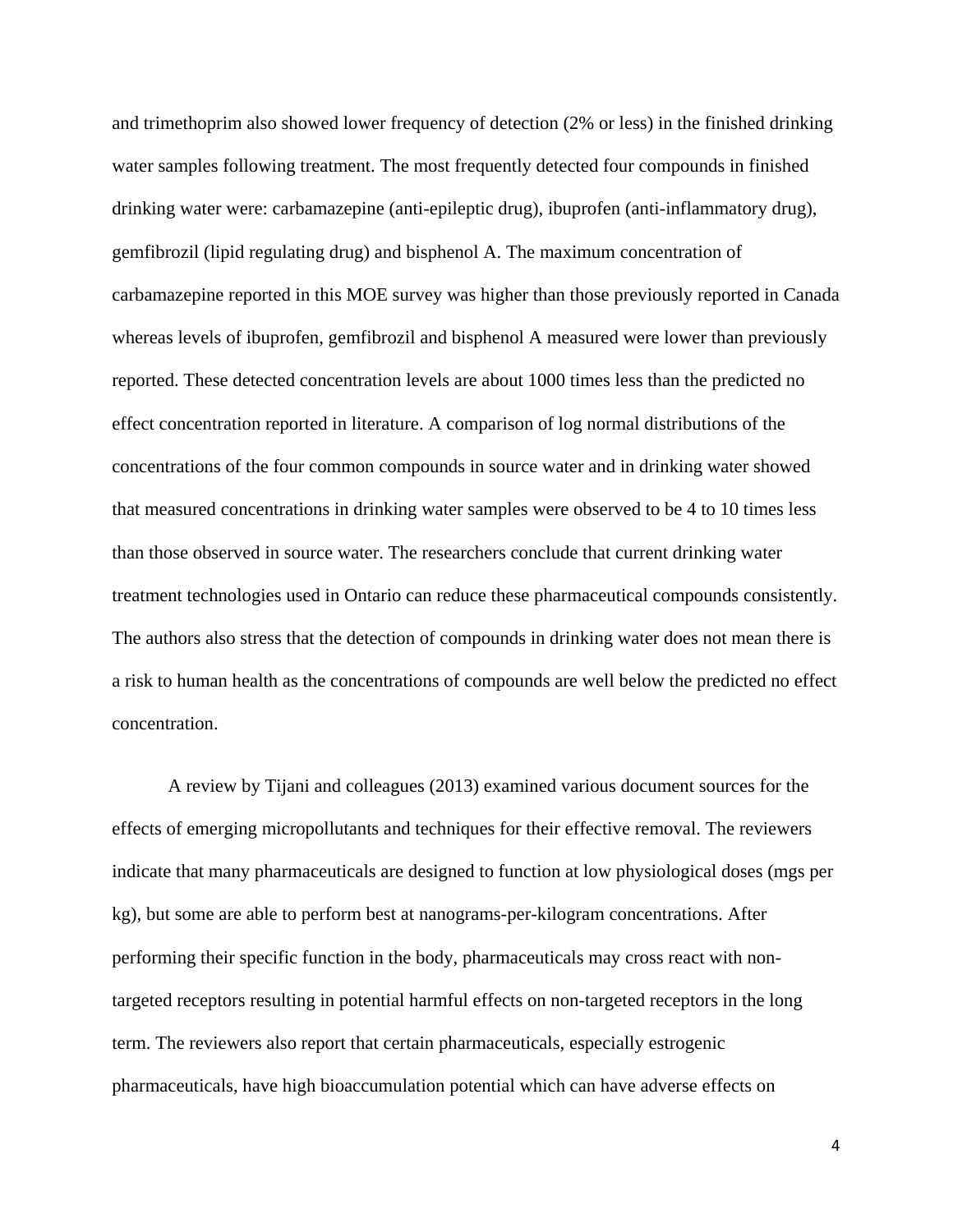hormonal control. In addition, certain pharmaceuticals, such as antibiotics, at trace levels in water may contribute to antibacterial resistance, resulting in increased hospitalization as well as increased treatment costs. Pharmaceuticals may undergo various degrees of transformation in water into entirely new products with diverse ecotoxicological activity. These emerging pollutants are persistent, bioactive and bioaccumulate in the aquatic environment but the harmful effects of some pollutants are not well known.

Tijani and colleagues (2013) indicate that emerging contaminants in the aquatic environment are due to discharge of inadequately treated wastewater, improper disposal of unused or expired pharmaceuticals, accidental spills, agricultural run-off, and lack of regulatory framework. Conventional treatment techniques such as biological oxidation/biodegradation, activated carbon adsorption, ozonation, electrodialysis, reverse osmosis, sedimentation, filtration and coagulation/flocculation are not designed to effectively treat emerging contaminants. As a result, high proportions of their metabolites escape into the aquatic environment and subsequently enter the drinking water supply. The researchers recommend the need for upgrading and re-designing conventional water treatment technologies to degrade emerging pollutants.

A review by Uslu and colleagues (2013) examined the occurrence and potential risks of pharmaceuticals in drinking water treatment plants served by the Great Lakes Basin (Canada and the USA) between the years of 2007-2012. Pharmaceuticals were detected in drinking water treatment plant influents and effluents, although the detection frequencies in the effluents were low. The concentrations of influents and effluents were at the same range (ng/L), indicating the inefficiency of conventional drinking water treatment processes to remove pharmaceuticals. In the influents and effluents of drinking water treatment plants, the most frequently detected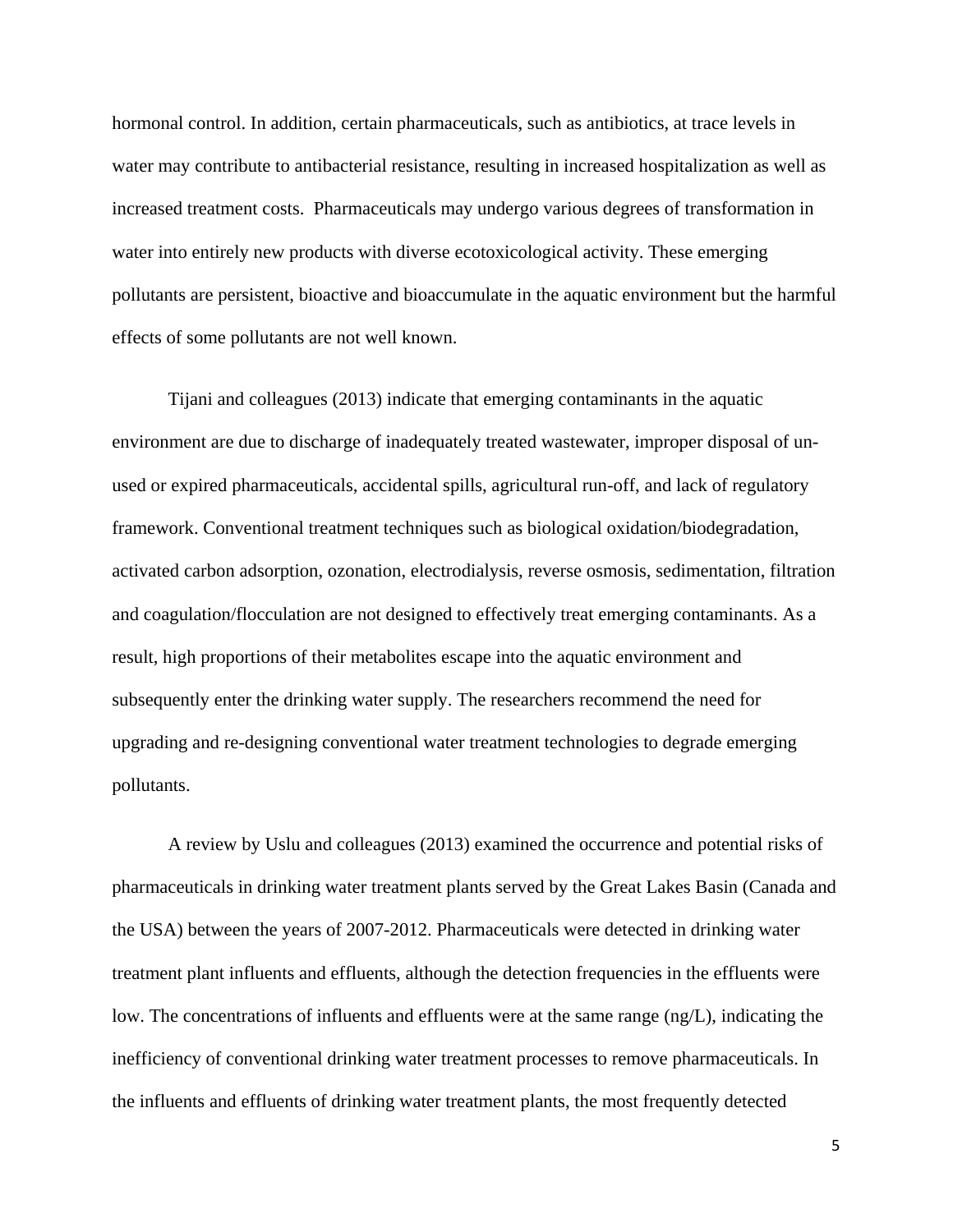pharmaceutical was carbamazepine (anti-epileptic drug), followed by ibuprofen and naproxen (anti-inflammatory drugs), and gemfibrozil and bezafibrate (lipid-regulating drugs). A widely used antibiotic, sulfamethoxazole, was detected only in influents. Macrolide antibiotics were also detected in influents and effluents at low detection frequencies and were found to be resistant to drinking water treatment. The drinking water treatment plants generally did not achieve the complete removal of pharmaceutical substances, and researchers that conclude more advanced technologies are required to reduce them to non-detectable levels.

Since pharmaceuticals were detected in finished drinking water, Uslu and colleagues (2013) performed a risk assessment of pharmaceuticals by comparing predicted no effect concentration (PNEC) values with measured drinking water concentrations. The hazard quotients (ratio between PNEC and measured drinking water concentrations) for all detected pharmaceuticals were substantially low indicating no apparent risk to human health. The researchers conclude that while some pharmaceuticals detected in source water and wastewater treatment plant effluents show a high environmental risk, none of the pharmaceuticals detected in drinking water post a risk to human health, even at their highest reported concentrations.

 A literature review by a World Health Organization working group analyzed the results of risks assessments for pharmaceuticals in drinking water from the United Kingdom, the USA and Australia. These countries used acceptable daily intake or minimum therapeutic dose approaches with uncertainty factors to generate screening values for pharmaceuticals in drinking water. Out of the pharmaceuticals detected in drinking water, the concentrations were more than 1000 fold less than the minimum therapeutic dose. Results indicate that adverse health effects from exposure to pharmaceuticals in drinking water are unlikely and these findings are consistent with other studies over the past decades that support the unlikelihood of adverse health risks. The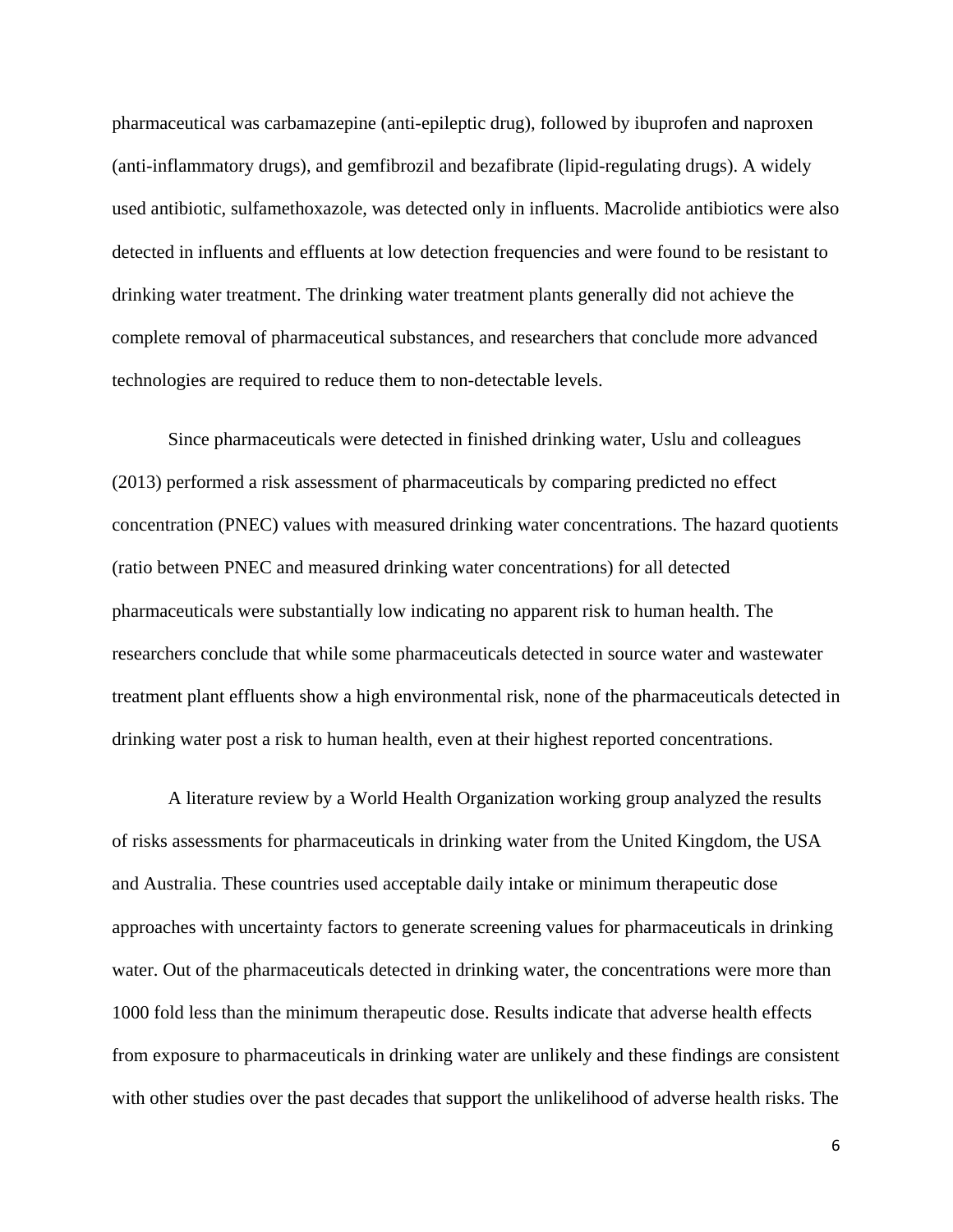researchers conclude that it is not considered necessary to implement routine monitoring programs for pharmaceuticals. However, under specific circumstances where there is potential for high pharmaceutical concentrations in drinking water, monitoring may be considered.

 The Environmental Health Summit was held in North Carolina in 2008 to explore the issues associated with the presence and risk of pharmaceuticals in water. An overview of the summit discussions was provided in a meeting report by Rodriguez-Mozaz and Weinberg 2010. Participants agreed that the evaluation of toxicity associated with chronic low dose exposure to mixtures of pharmaceuticals requires biomonitoring or chemical analysis of drinking water for human hazard risk assessment. In order to measure low-dose chronic exposures, it is important that correct end points are considered. Risk assessment could also benefit from a prioritization listing of pharmaceuticals to help determine risk based on specific factors such as mode of action, therapeutic dose and environmental exposure. Although pharmaceutical prioritization approaches are published in literature, no widely accepted prioritization list exists yet. In order to prioritize which pharmaceuticals pose the highest risk to humans, the participants agreed that more data on the effects of individual and mixture of pharmaceuticals on human health are needed.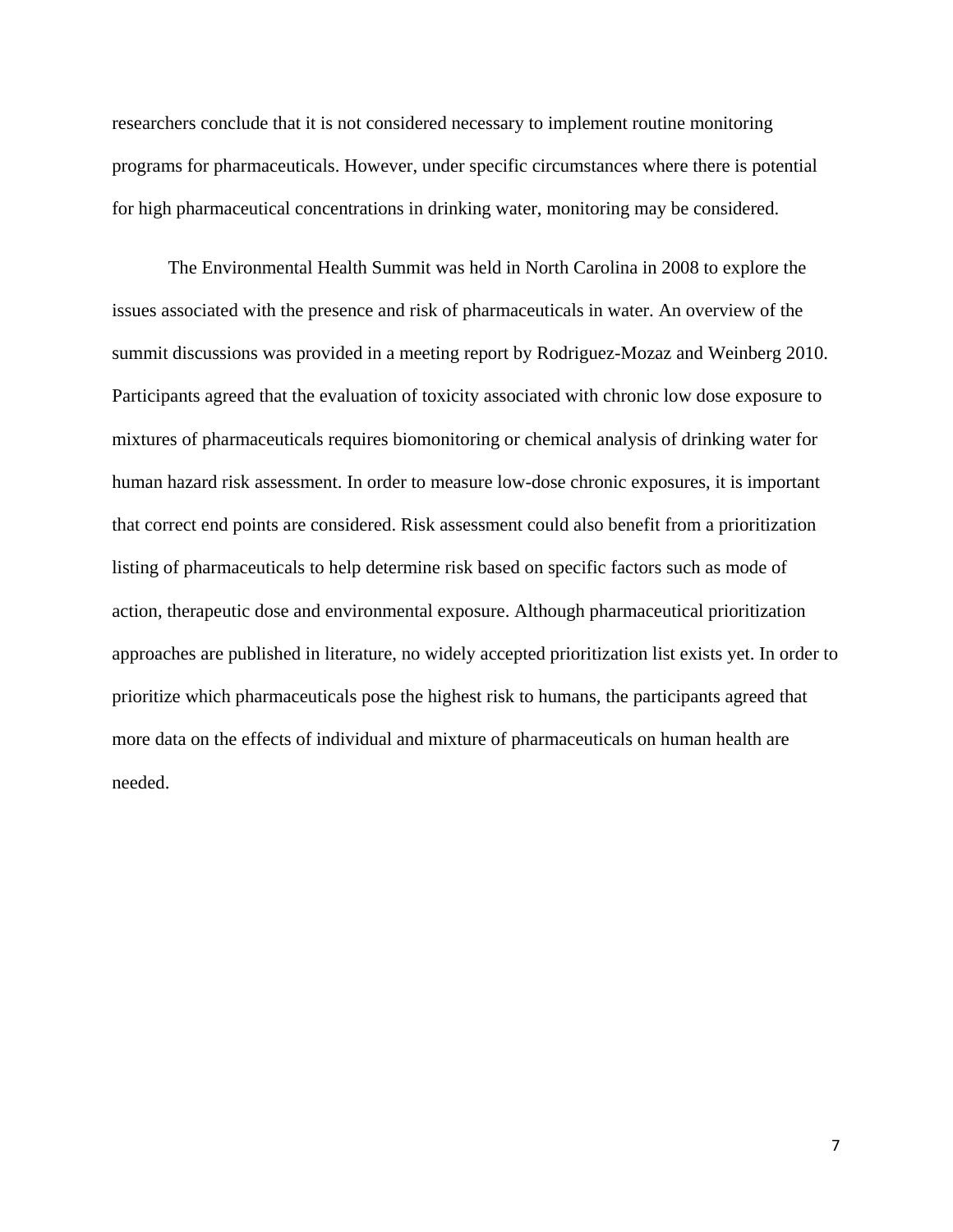#### **Discussion**

A thorough review of the scientific literature on the occurrence and health effects of pharmaceuticals in drinking water was conducted. Based on the evidence of this review, current drinking water treatment processes are not able to sufficiently remove pharmaceuticals. The trace concentrations of pharmaceuticals in the nanogram per litre range are not likely to produce an acute adverse health effect. Technological advances in the last decade largely contributed to the detection and quantification of pollutants in drinking water<sup>1,4</sup> and it is important to recognize that detection of compounds does not directly correlate to human health risks.

Potential risks from exposure to pharmaceuticals in drinking water have been evaluated by comparing measured concentrations to minimum therapeutic dose. Although concentrations of pharmaceuticals in drinking water are well below the minimum therapeutic dose, there may be a concern for sensitive populations, including pregnant women and children.<sup>4</sup> Pharmaceuticals are intended to deliver a pharmacological response in specific populations. The effects of routine, unintended exposure of pharmaceuticals to the general population are not known.

This evidence review has some limitations. There are few comprehensive studies on pharmaceuticals in drinking water and limited occurrence data. As a result, assessing the potential health risks from exposure to pharmaceuticals in drinking water is challenging. Presently there are no regulations for pharmaceuticals in drinking water, no standardized prioritization of pharmaceuticals for further assessments, and no standardization of protocols for analyzing and sampling pharmaceuticals<sup>4</sup> which makes comparison of data difficult. In addition, knowledge gaps exist in terms of the human health risks associated with low-dose, chronic exposure to pharmaceuticals and mixtures of pharmaceuticals.<sup>3-5</sup>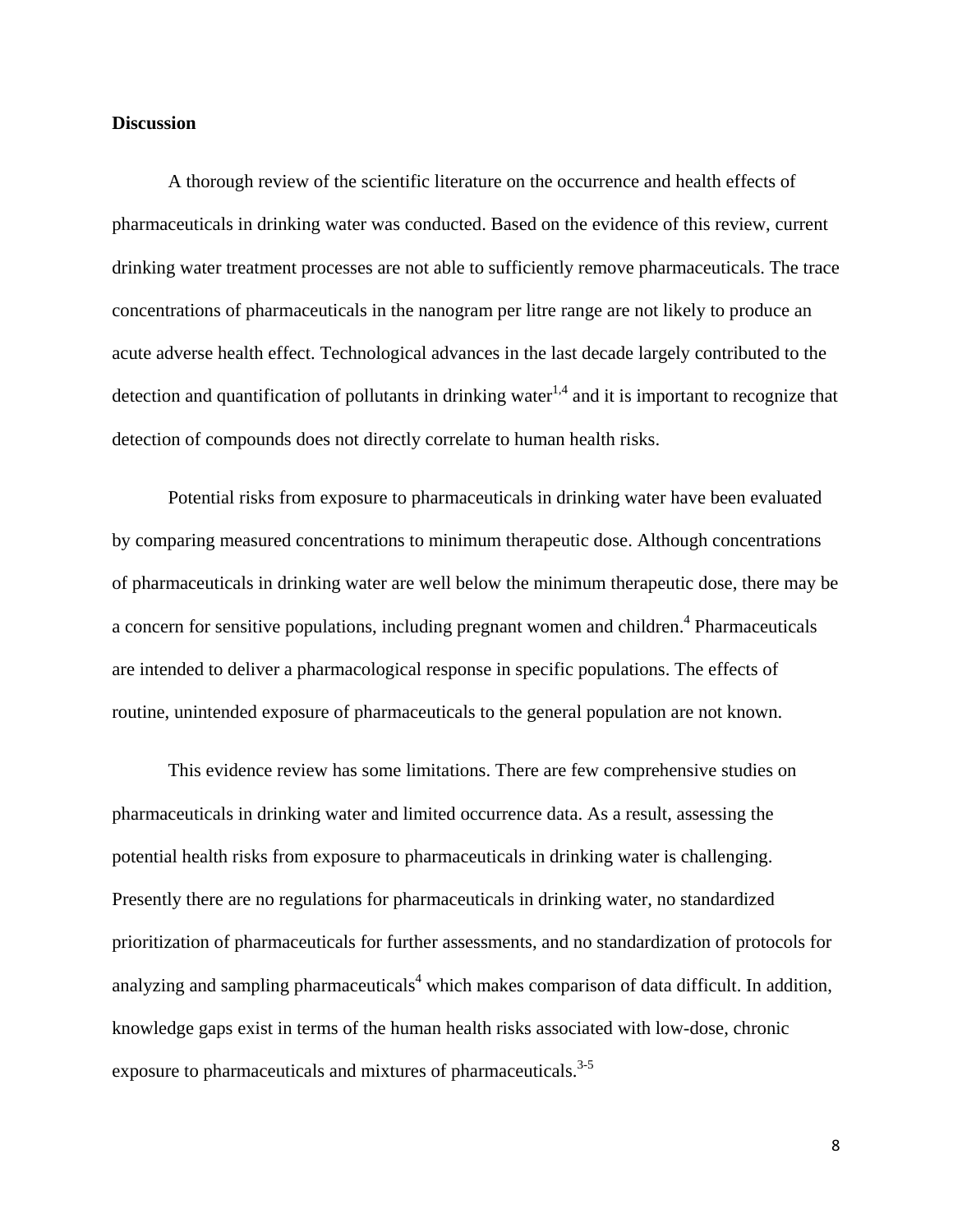#### **Recommendations**

Presently, there are no regulatory requirements for the monitoring of pharmaceuticals in drinking water. Given the uncertainties surrounding potential health effects from low dose chronic exposure to pharmaceuticals in drinking water, it is challenging to determine goals for drinking water treatment. A precautionary approach involving treatment and removal of pharmaceuticals in drinking water may reduce risk of adverse health effects. Although it is impractical to regulate all pharmaceuticals in drinking water, a prioritization scheme to identify high risk pharmaceuticals and subsequent monitoring of high risk pharmaceuticals may be appropriate.

Risk assessments currently reported in literature are only concerned with acute adverse health effects associated with exposure to individual pharmaceuticals. Researchers could look into improvements in risk assessment methodology to address the effects of chronic, low level exposure to pharmaceuticals, including exposure to sensitive subpopulations.<sup>4</sup> In addition, the effects of mixture of pharmaceuticals could be incorporated in risk assessment methodology. The potential synergistic or additive effects of pharmaceuticals would allow for accurate exposure assessment to determine risks to human health.

It has been shown that conventional drinking water treatment will not eliminate all pharmaceuticals from water. Some facilities have incorporated advanced water treatment methods, utilizing particle removal, ozone oxidation, and activated carbon adsorption.<sup>1</sup> This has been quite successful at removing pharmaceuticals, and should be implemented where there is high concern for elevated levels of pharmaceuticals in drinking water. Additionally, education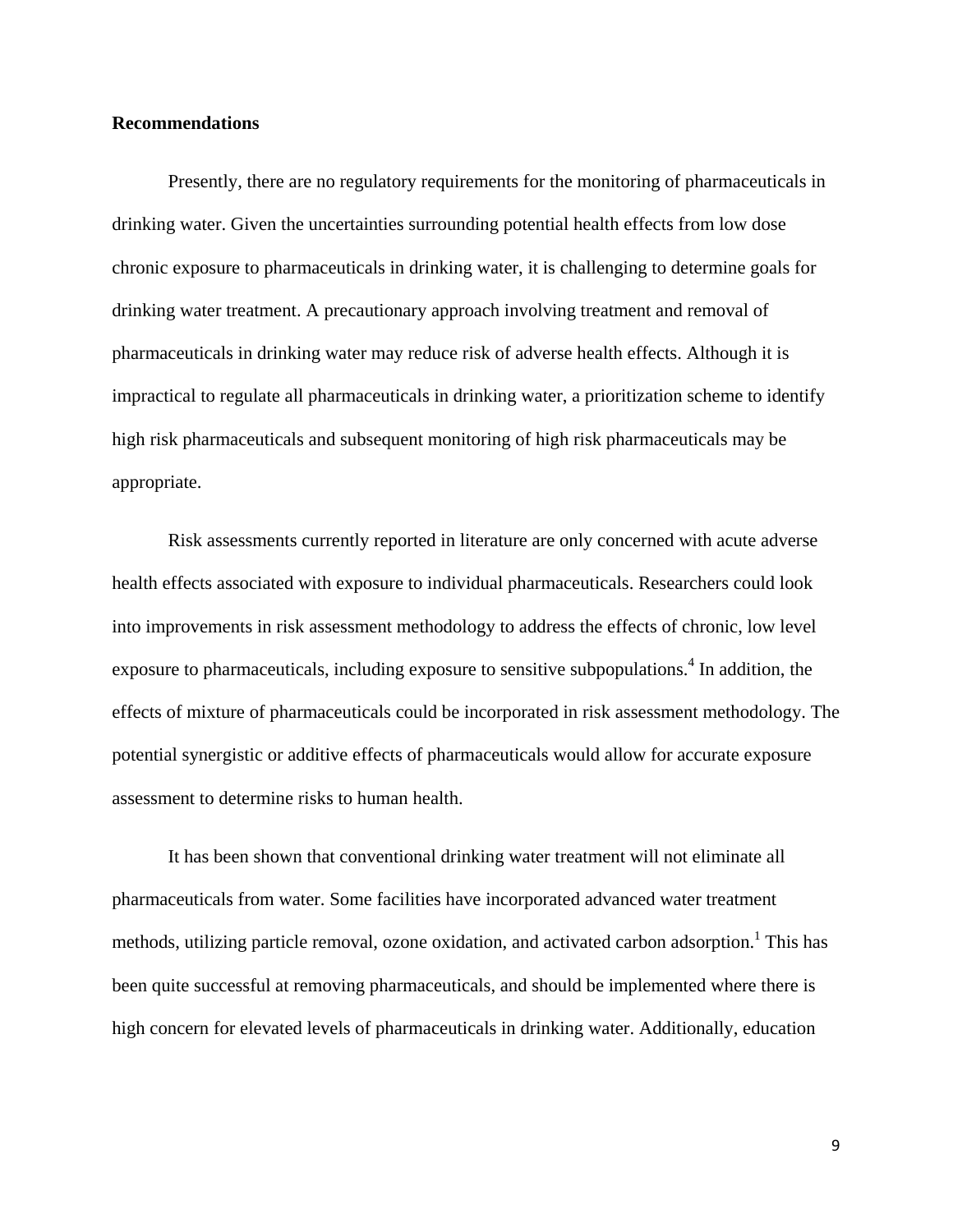initiatives to educate the public on proper disposal of pharmaceuticals are crucial for reducing pharmaceuticals in our water supply.<sup>4,5</sup>

### **Conclusion**

Despite rising concerns about the presence of pharmaceuticals in our drinking water, more research is needed to determine the risks to human health from chronic low level exposures to individual and mixture of pharmaceutical substances. More information is also needed to guide decisions about which pharmaceuticals should be prioritized and regulated. In addition, research to advance drinking water treatment technology is required as current drinking water treatment processes are not able to remove pharmaceuticals to non-detectable levels.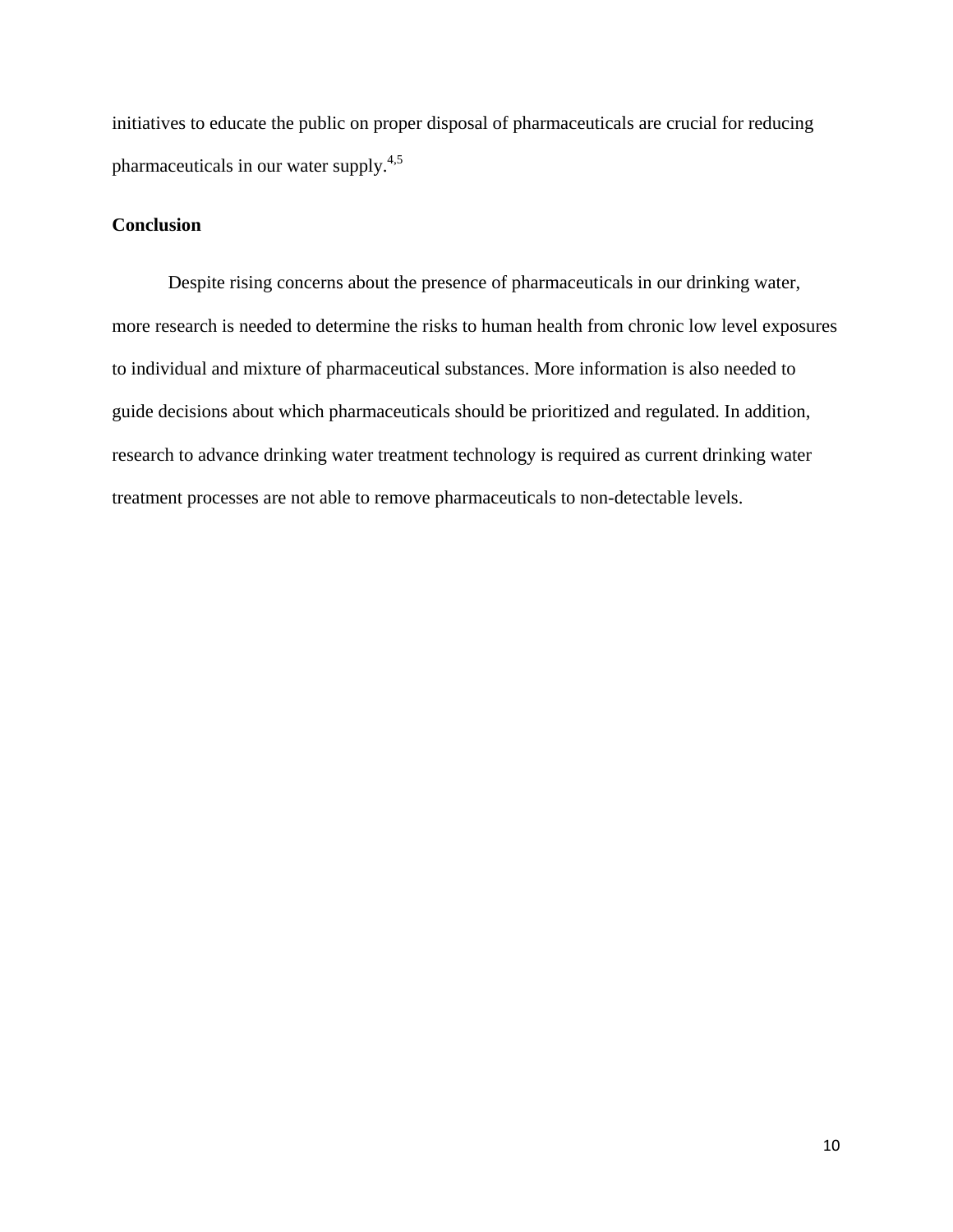## **References**

1. Tijani JO, Fatoba OO, Petrik LF: **A Review of Pharmaceuticals and Endocrine-Disrupting Compounds: Sources, Effects, Removal, and Detections.** *Water Air Soil Pollut* 2013, **224:**1770.

2. Kleywegt S, Pileggi V, Yang P, Hao C, Zhao X, Rocks C, Thach S, Cheung P, Whitehead B: **Pharmaceuticals, hormones and bisphenol A in untreated source and finished drinking water in Ontario, Canada – Occurrence and treatment efficiency***. Sci Total Environ* 2011, **409:**1481-1488.

3. Uslu MO, Jasim S, Arvai A, Bewtra J, Biswas N: **A survey of Occurrence and Risk Assessment of Pharmaceutical Substances in the Great Lakes Basin***. Ozone: Sci & Eng 2013,* **35:**249-262.

4. World Health Organization: **Pharmaceuticals in drinking-water.** *Geneva: World Health Organization,* 2012.

5. Rodriguez-Mozaz S, Weinberg HS: **Meeting Report: Pharmaceuticals in Water – An Interdisciplinary Approach to a Public Health Challenge.** *Environ Health Perspect* 2010, **118:**1016-1020.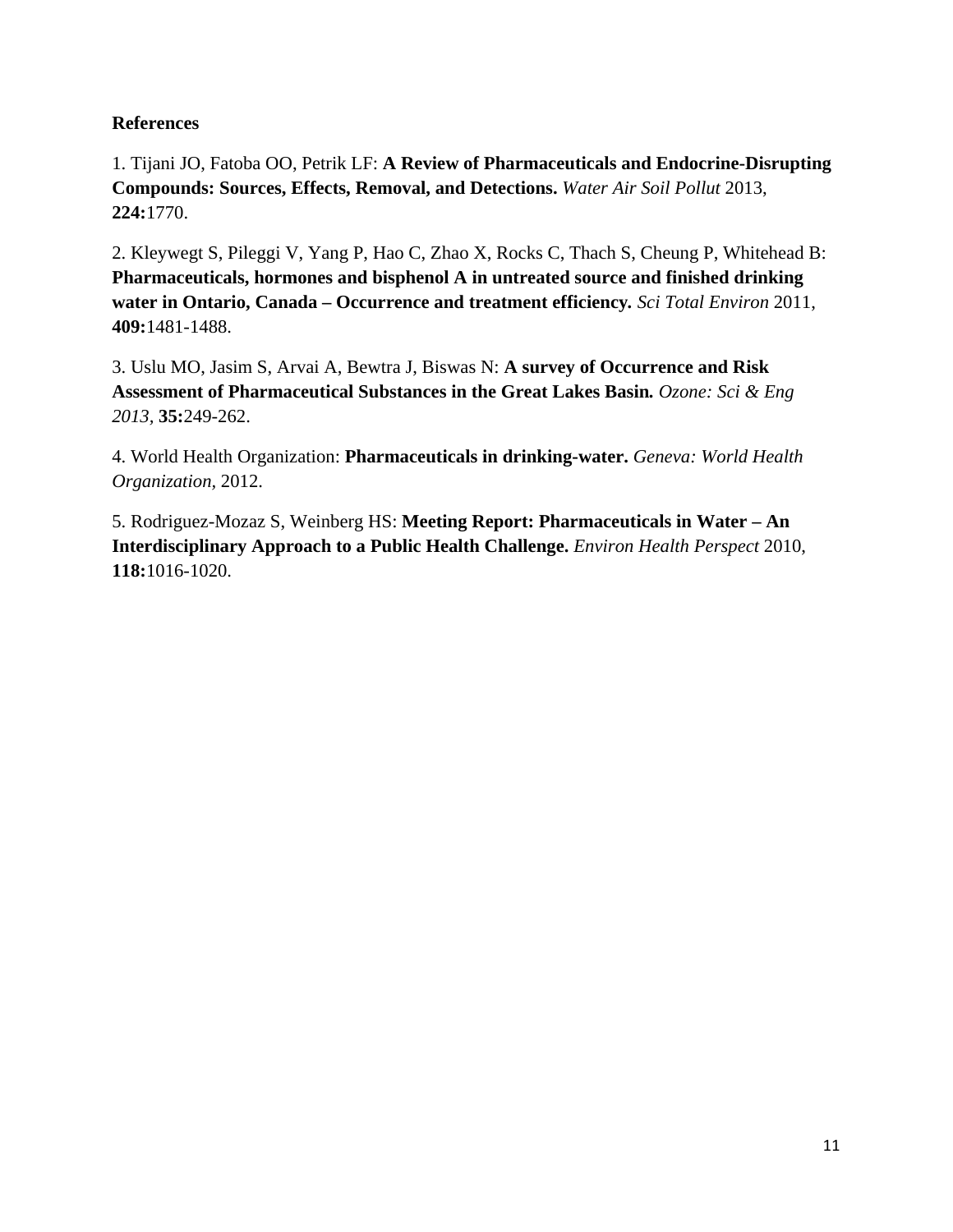# **Appendix**

|  |  | Table 1. Summary of papers reviewed in this knowledge synthesis |  |
|--|--|-----------------------------------------------------------------|--|
|  |  |                                                                 |  |

| Reference                   | Type of    | Comments                                                                     |  |  |
|-----------------------------|------------|------------------------------------------------------------------------------|--|--|
|                             | Study      |                                                                              |  |  |
| Tijani et al.<br>$(2013)^1$ | Systematic | - researchers examined effects of emerging micropollutants and               |  |  |
|                             | Review     | techniques for removal                                                       |  |  |
|                             |            | - pharmaceuticals may perform best at ng/kg concentrations and               |  |  |
|                             |            | may react with non-targeted receptors                                        |  |  |
|                             |            | - certain pharmaceuticals, such as estrogenic compounds have a               |  |  |
|                             |            | very high bioaccumulation potential                                          |  |  |
|                             |            | - antibiotics may contribute to antibiotic resistance                        |  |  |
|                             |            | - environmental bioaccumulation exacerbates the abnormal<br>hormonal control |  |  |
|                             |            | - Treatment processes (biological oxidation/biodegradation,                  |  |  |
|                             |            | activated carbon adsorption, ozonation, electrodialysis, reverse             |  |  |
|                             |            | osmosis, sedimentation, filtration and coagulation/flocculation) do          |  |  |
|                             |            | not effectively remove pharmaceuticals                                       |  |  |
|                             |            | - recommended need for upgrading and re-designing conventional               |  |  |
|                             |            | water treatment technologies                                                 |  |  |
| Kleywegt et                 | Systematic | - a survey was conducted by the Ontario Ministry of the                      |  |  |
| $al.(2011)^2$               | Review     | Environment in 2006 on emerging organic contaminants                         |  |  |
|                             |            | - collected 258 samples over a 16 month period from selected                 |  |  |
|                             |            | source waters and 17 drinking water systems                                  |  |  |
|                             |            | - out of 48 contaminants analyzed, 27 were detected in source                |  |  |
|                             |            | water, finished drinking water, or both                                      |  |  |
|                             |            | - naproxen and sulfamethazine were detected in 21% and 10% of                |  |  |
|                             |            | source water samples, respectively, but were undetected in                   |  |  |
|                             |            | drinking water                                                               |  |  |
|                             |            | - lincomycin, sulfamethoxazole, acetaminophen, benzafibrate and              |  |  |
|                             |            | trimethoprim also showed lower frequency of detection in finished            |  |  |
|                             |            | drinking water samples                                                       |  |  |
|                             |            | - the most common detected compounds in finished drinking                    |  |  |
|                             |            | water were carbamazepine, ibuprofen, gemfibrozil and bisphenol               |  |  |
|                             |            | A                                                                            |  |  |
|                             |            | concentrations of contaminants were 4-10 times less in treated               |  |  |
|                             |            | drinking water compared to source water                                      |  |  |
| Uslu et al.                 | Systematic | - researchers assessed occurrence and risks of pharmaceuticals in            |  |  |
| $(2013)^3$                  | Review     | drinking water served by Great lakes Basin (Canada and USA)                  |  |  |
|                             |            | between years 2007-2012                                                      |  |  |
|                             |            | - pharmaceuticals detected in both influents and effluents in the            |  |  |
|                             |            | same range (ng/L)                                                            |  |  |
|                             |            | - the most frequently detected pharmaceutical was carbamazepine,             |  |  |
|                             |            | followed by ibuprofen and naproxen (anti-inflammatory drugs)                 |  |  |
|                             |            | and gemfibrozil and bezefibrate (lipid regulating drugs)                     |  |  |
|                             |            | - sulfamethoxazole, a widely used sulfonamide group antibiotic,              |  |  |